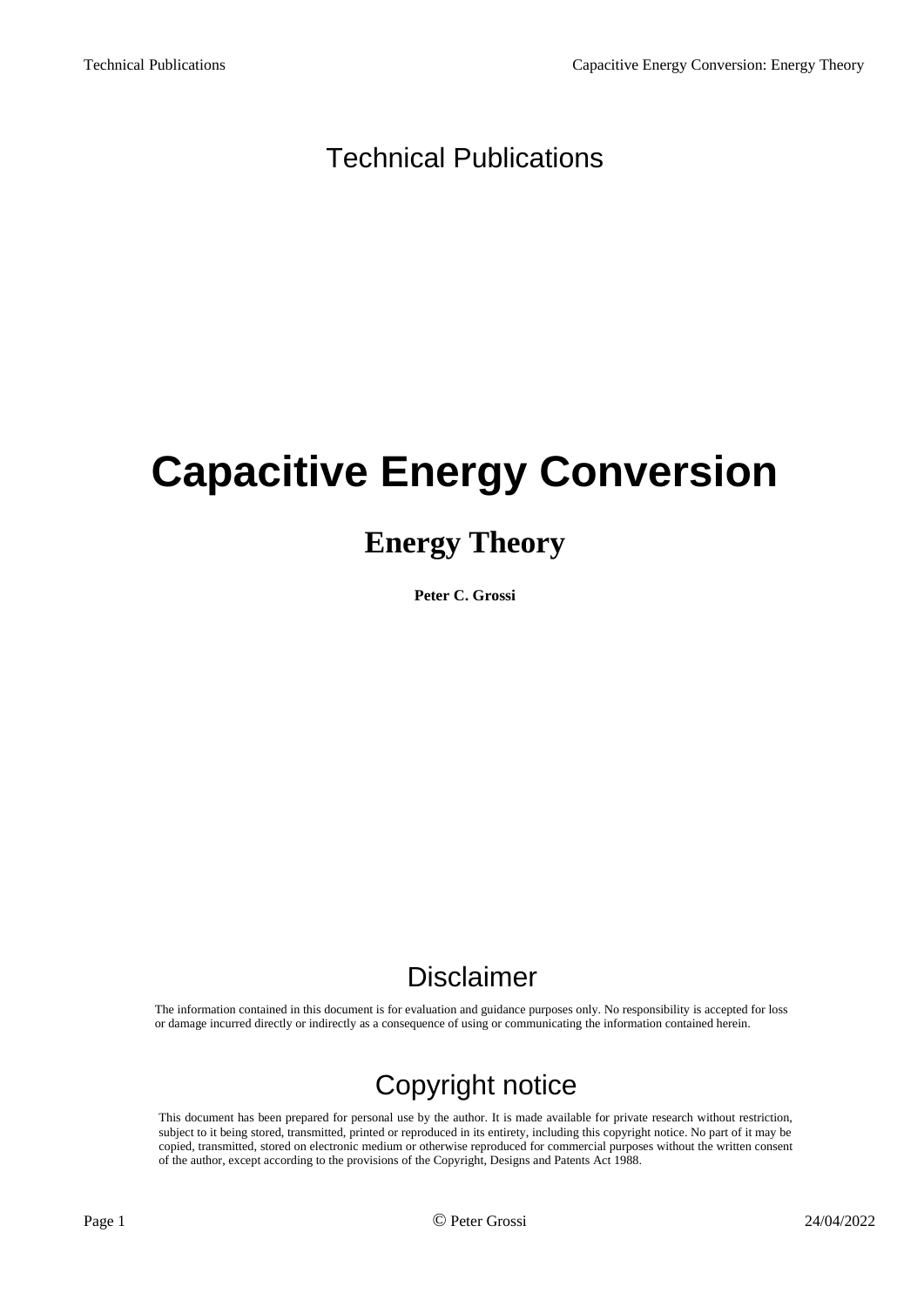### **Table of Contents**

### <span id="page-1-0"></span>**ISSUE RECORD**

- 24/4/22 Clarification in section 4
- 19/4/22 Addition of energy profiling and torque calculation
- 15/4/22 Removal of "Experimental Validation" *et seq* for inclusion in a separate report Revised title accordingly
- 15/5/21 Various corrections in "Work and Energy"
- 9/5/21 Corrections to "A More Efficient Cycle"
- 19/4/21 Revision of "Reality Check" for comparison with PV panels
- 18/4/21 Clarifications in the "Energy Recovery" section
- 17/4/21 New section added "Energy Recovery". Other minor corrections
- 9/4/21 Subsection added " A second experiment"
- 7/4/21 New section added "Experimental Validation". Other minor corrections
- 6/4/21 Spelling correction front page
- 5/4/21 New section added "A More Efficient Cycle"
- 5/4/21 Spelling correction P3
- 30/3/21 New sections added "Background" and "Charge and Discharge"
- 27/3/21 Initial report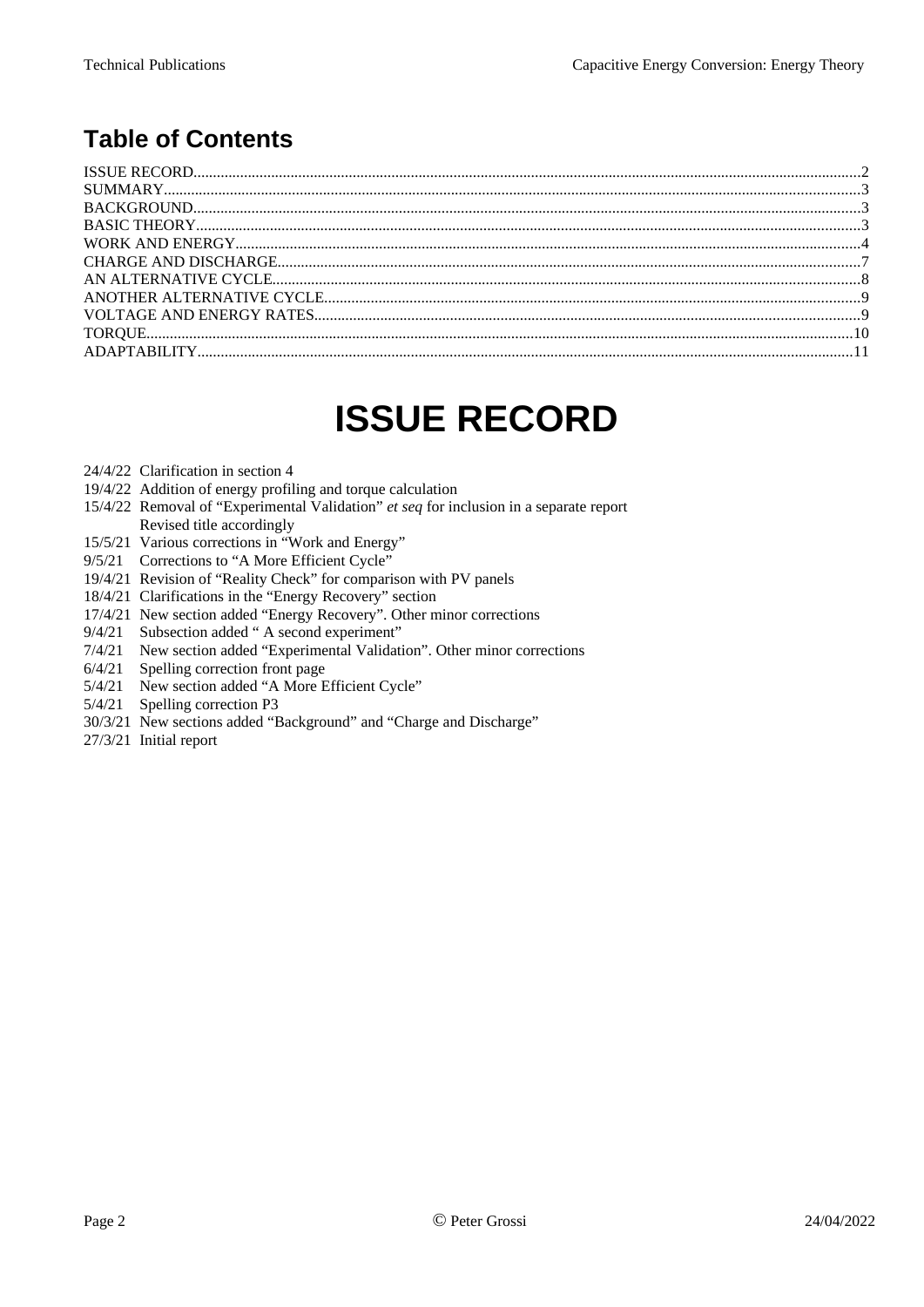## <span id="page-2-2"></span>**SUMMARY**

This report explores the theory and mechanical implications of using variations in electrical capacitance to collect mechanical energy and render it available in electrical form. Fully developed, it may represent a feasible alternative to the common dynamo or alternator, applicable to energy sources other than rotation (such as variations in pressure), and may be scalable to any required capacity.

### <span id="page-2-1"></span>**BACKGROUND**

The generally accepted name for this type of theory/device is Electrostatic Transducers (ETs). ETs fall into two main types: those that convert electrical signals into mechanical energy, and those that do the opposite.

The former have been the subject of product development for many years, and have spawned two principal types of commercial devices: one is the widely-known variety of Hi Fi equipment known as electrostatic speakers, and the other is ultrasound devices used for example in cleaning baths and sub-surface communication. But neither of these are found to have any useful input to the problem at hand.

However the latter have spawned a few academic papers since the early 2000s. To this end, continuing efforts are being invested in discovering different forms of mechanically variable capacitor, but so far they have all come up against two problems. The first is that they are mechanically inefficient, which means that there are significant mechanical energy losses (e.g. in moving fluids in tight spaces, or bending or stretching materials) in addition to the theoretical requirement for the electrical output, so they have a low yield. The other is that they are not seen as scalable, which limits them to microapplications such as instrumentation and portable applications. The result is that for the time being they remain largely a laboratory curiosity rather than a clear commercial reality. The author's access to academic papers and journals ceased when he completed his PhD in 2007, which makes it difficult to keep up. But if anybody had solved the above problems it is certain that we would all soon have known about it.

Having said that, when the author worked on lasers in the late '60s, they were considered as no more than a laboratory curiosity or "a solution in search of a problem", and it was several years before lasers of sufficient power and stability found favour as industrial tools. So, in this case, the door remains open and while the author does not have access to exotic materials or resources for Micro Electro-Mechanical Systems (MEMS), there are yet likely to be interesting opportunities for discovery.

## <span id="page-2-0"></span>**BASIC THEORY**

When two conducting plates are placed close together and an electrical charge is transferred between them, then an electrical field is established, and an electrostatic force of attraction exists between the two plates. The force depends on the amount of charge, the overlapping or common area of the plates and the permittivity of the intervening dielectric medium.

In the common use of capacitors the force is considered insignificant for several reasons including: the dielectric is usually solid and (for practical purposes) incompressible; there is no reason to want to vary the dielectric permittivity or the area of, or distance between, the plates; and the electrostatic force is not nearly high enough to cause mechanical stress problems.

For flat plates the attractive force is governed by the equation:

$$
1.1 \qquad F=q^2/2eA
$$

Where:

- F is the Force in Newtons. Note that this is attractive and will discourage attempts to separate further.
- q is the nett charge transferred from one plate to the other in Coulombs.
- A is the common (overlapping) area of the plates in square metres.
- e is the permittivity of the dielectric. That of free space (or air) is close to  $8.85*10^{-12}$  Farads/metre.

The charge is the integral of current in Amps and time, from a discharged state, and the force does not depend on the separation, so long as the separation is small compared to the dimensions of the plates.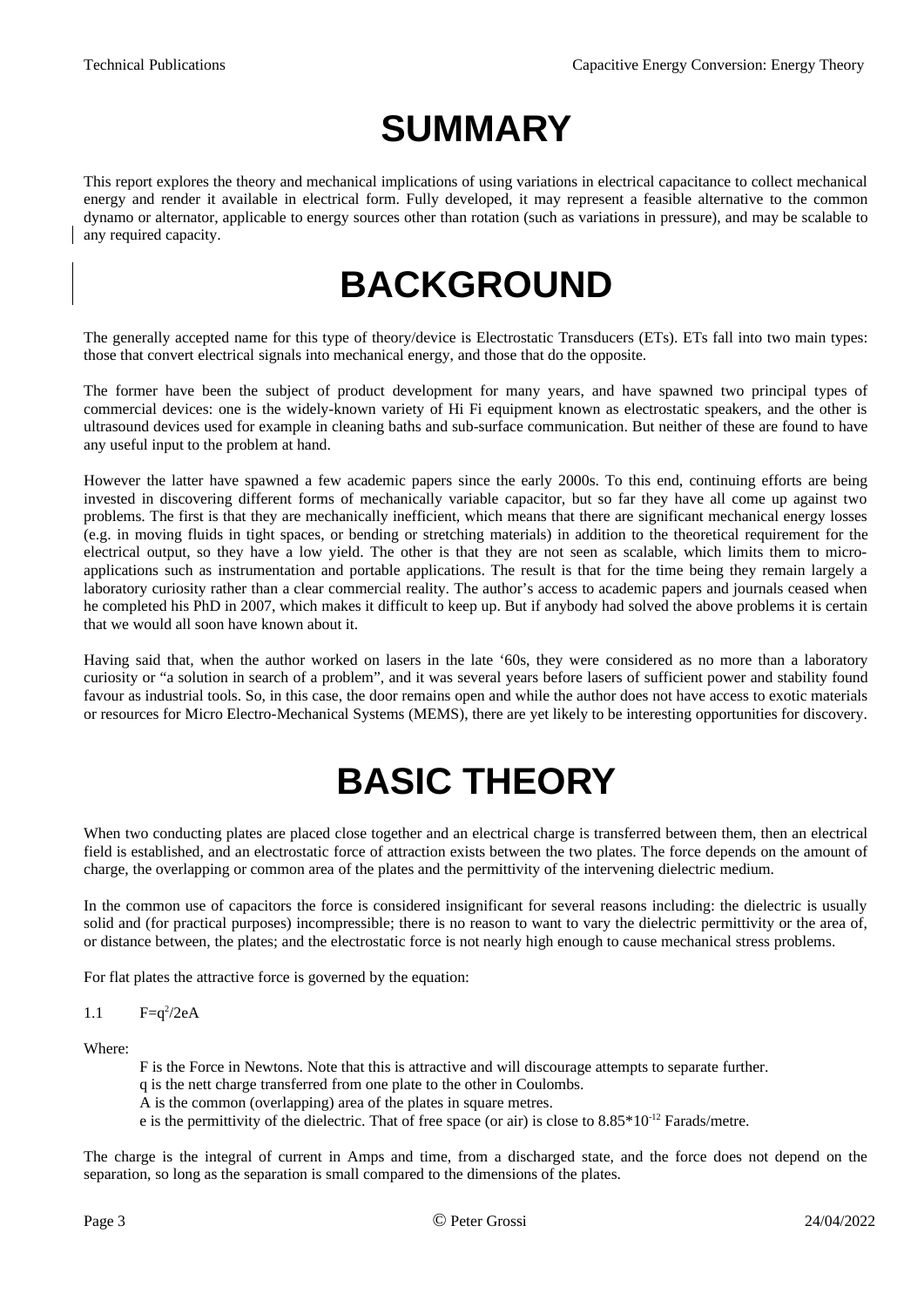This force is not affected by the thickness of the plates as all the charge on each plate is gathered at the surface nearest the opposing charge; and if the plates are of different sizes or shapes the effective area is only where the charges gather, which is where they have a common area.

As a matter of interest, cylindrical capacitors (electrolytics) are traditionally constructed by anodising very thin and very long ribbons of aluminium and winding them up tightly. The anodising is both hard and very thin, and has a high electrical resistance, so the result is robust and can cheaply achieve much higher capacitance for a given bulk than flat-plate style components. They do however have significant disadvantages, including large variability in value (usually about 20%, although this used to be a lot higher) and high internal inductance arising from the coiled construction. These are significant limitations in high-frequency circuits, but as far as electrostatic theory is concerned they are essentially the same as flat-plate types.

The electrical "value" of a capacitor will generally depend only on the common area, the intervening distance and the permittivity of the dielectric medium, and expressed by the equation:

1.2 C=eA/d

Where:

C is the capacitance in Farads. e is the permittivity of the dielectric. That of free space (or air) is close to  $8.85*10^{12}$  Farads/metre. d is the separation in metres.

Varying either the permittivity or the separation is not usually convenient, so variable capacitors, other than solid state devices, traditionally comprise of interlaced conducting plates in an air medium, and the plates are rotated manually or by a small motor to adjust the common areas and thus the capacitance. The mechanical work involved is normally both extremely small and confined almost entirely to mechanical losses rather than electrostatic effects.

Therefore, while electrostatic forces exist in all capacitors that carry a charge, the significance, even for variable capacitors, of the electrostatic forces is not normally considered worthy of attention. However, if there is a force between charged plates, however small, then varying either the common area or the distance between the plates will necessarily involve some exchange of work and energy, and we will continue by exploring the possibilities that this presents.

### <span id="page-3-0"></span>**WORK AND ENERGY**

Work and energy, in whatever form, are the same thing with different names. And, while energy may be converted from one form to another, it is never lost or gained. Thus:

- Coal and petrol, combined with oxygen, release chemical energy as heat.
- Heat creates hot gas (or steam) which can be converted into mechanical energy.
- Mechanical energy and electrical energy can be interchanged (albeit usually with some lost as heat in the process).
- Sunlight (electromagnetic radiation) creates heat in the earth and atmosphere.
- Heat causes radiation which is transferred to remote or surrounding objects.

The apparent exception, the conversion of matter into energy according to Albert Einstein's discovery, is not really an exception as quantum mechanics has shown that matter can be seen as another form of stored energy. But wherever one form of energy is converted to another there are usually losses, particularly those arising from non-reversible thermodynamic processes. But for present purposes we need only to consider the usual mechanical suspects, such as friction, viscous and possibly aerodynamic losses, when the time comes to consider the apparatus of energy conversion.

Getting back to our electrostatic plates and equation 1.1, Newton's laws state that if you push against some resistance, then the amount of work (or energy) you put into the system is simply given by the equation:

$$
2.1 \qquad W = F(d_1-d_0)
$$

#### Where:

W is the work done (energy supplied) in Newton-metres. F is the counteracting force in Newtons.  $d_0$  is the initial position in metres.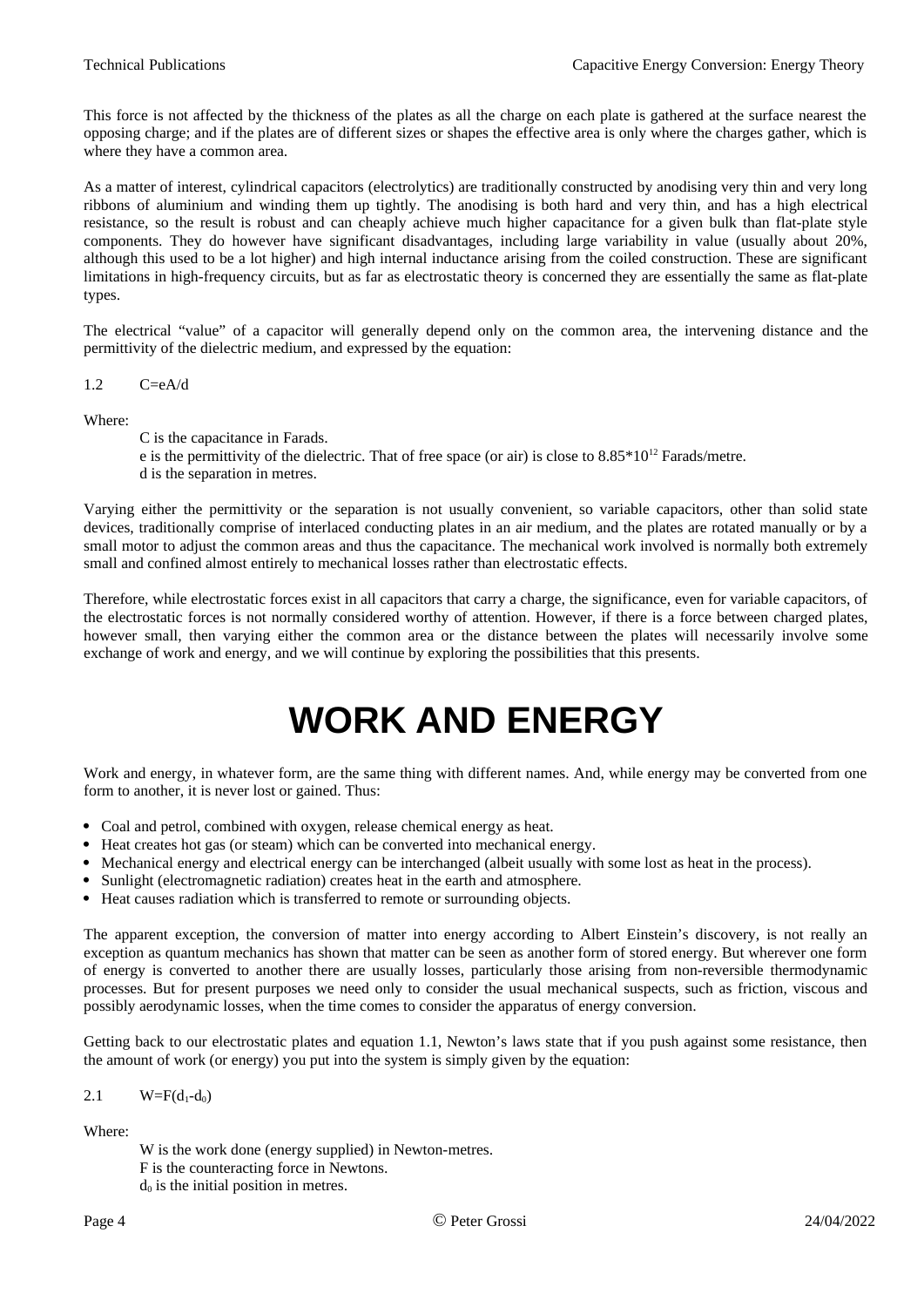$d_1$  is the eventual position in metres.

Both positions are measured from the same arbitrary point against the direction of the counteracting force. Thus it makes no difference whether we consider  $d_0$  to be zero and take  $d_1$  to be the length of movement, or we take both to be the actual distances between the plates of our capacitor.

But from 1.1 the force does not vary with distance, so the work done in increasing the separation between the plates is simply found from 2.1:

2.2  $W = q^2(d_1-d_0)/2eA$ 

This does not take into account any kinetic energy gained or lost by virtue of the speed of the moving object(s) or any mechanical losses from squeezing or stretching the dielectric or any other part of the apparatus or operator. These things may, or may not, become significant when the time comes to consider the apparatus of energy conversion.

Now we need to consider the energy represented by the charge in the capacitor. If the capacitor is disconnected then the charge on the plates cannot change, but that doesn't mean that the energy remains the same.

The energy represented by the charge in a capacitor is given by the simple equation:

2.3 E=qV/2

Where:

E is the energy, in Joules.

q is the nett charge transferred from one plate to the other in Coulombs. As in 1.1.

V is the voltage between the plates.

As work or energy can be found in many forms, it can be described in a number of equivalent units. In this case, Joules (in 2.3) are exactly the same as Newton-metres (in 2.1).

The voltage on a capacitor is found from the charge and the capacitance. So:

2.4  $V=q/C$ 

Where:

V is the same as in 2.3 q and C are the same as in 1.1 and 1.2

So the energy can be restated by combining 2.3 and 2.4:

2.5  $E=q^2/2C$ 

According to these equations it makes no difference how the charge is introduced (e.g. suddenly or slowly over time). It only matters how much of it there is at the moment of interest. Similarly, if the capacitance is changed without changing the charge, it only matters how big it is at the moment of interest.

If we combine 2.5 with 1.2 we can express the energy in a capacitor in the same terms as the work done in changing it mechanically. Thus

2.6  $E=q^2d/2eA$ 

Where:

d, e and A are the same as in 1.2.

So if we start with a separation of  $d_0$  and increase it to  $d_1$ , the gain in energy is simply the difference between the two states:

2.7  $E_1 - E_0 = q^2 d_1 / 2eA - q^2 d_0 / 2eA$ 

Where:

 $E_1$  is the final energy  $E_0$  is the initial energy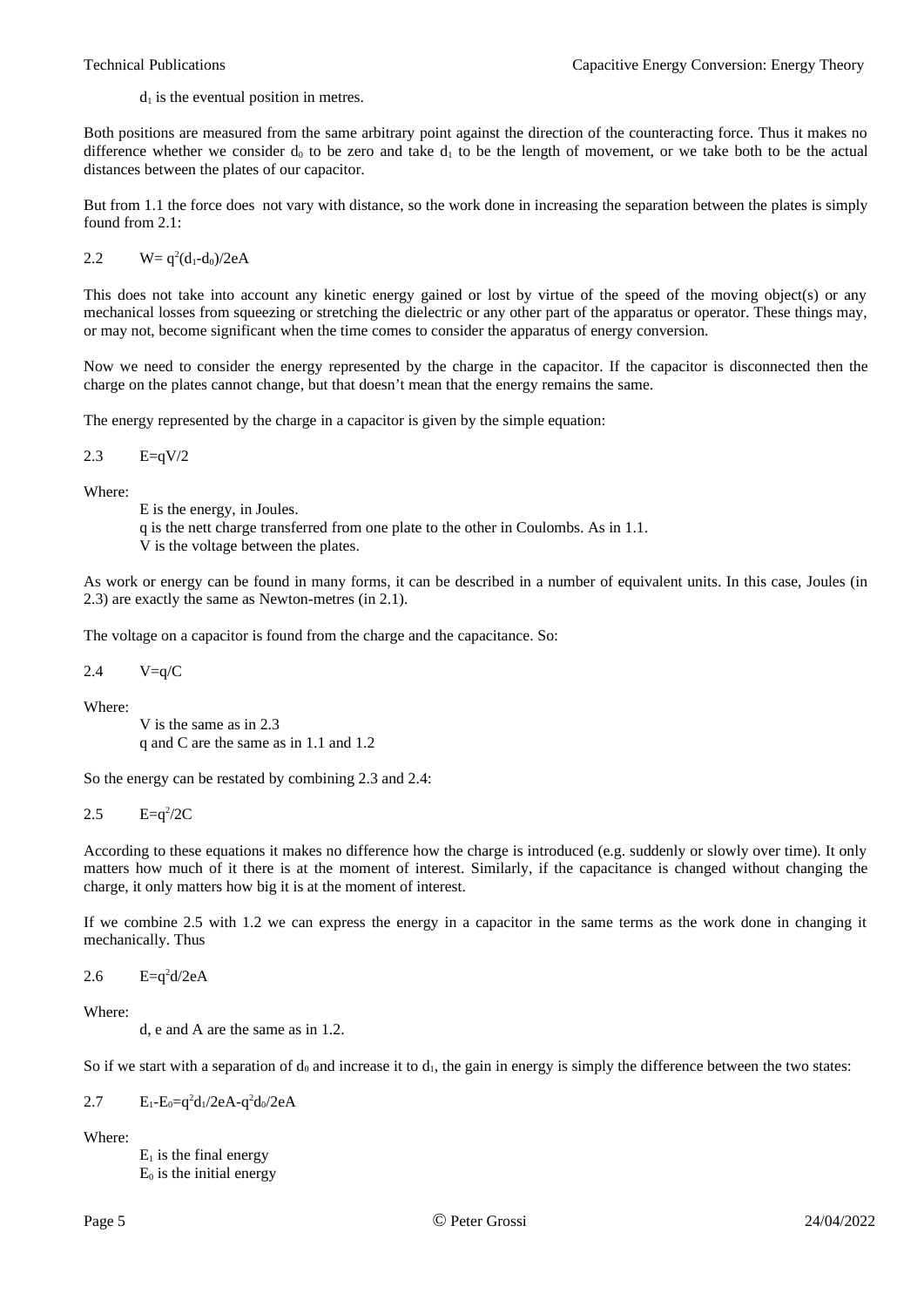and, by rearranging to find the additional electrical energy:

2.8  $E_1 - E_0 = q^2(d_1 - d_0)/2eA$ 

Which exactly matches the work done by the mechanical input (c.f. 2.2). So we have discovered that mechanical work done in reducing the capacitance of a charged capacitor (if  $d_1$  is greater than  $d_0$  then the capacitance is reduced) exactly matches the electrical energy added to the capacitor.

But the charge hasn't changed, so where is this energy?

From equation 2.3 we have the voltage on the capacitor. So  $V_0=q/C_0$  and  $V_1=q/C_1$  where q is the same throughout, and thus:

2.9 
$$
V_1 - V_0 = q(1/C_1 - 1/C_0)
$$

Where:

 $C_1$  is the final capacitance  $C_0$  is the initial capacitance

Which tells us that by changing the capacitance, even without changing the charge, we have changed the voltage, which is a clue. This may be a significant effect when designing the apparatus.

Now going back to 2.5 for a moment, we can express the energy transfer in terms of the fixed charge and the change in capacitance. Thus

2.10  $E=q^2/2C_1-q^2/2C_0$ 

Which can be rearranged more meaningfully:

2.11 
$$
E=q^2(C_0-C_1)/2C_0C_1
$$

This suggests that to transfer the greatest energy we should aim to maximise the charge and the change in capacitance, and minimise the initial capacitance. But this has a practical implication: to put a large charge onto a small capacitor requires a large voltage (see 2.4), and this will present limitations according to the materials used.

So much for what happens if we change the capacitance by increasing the separation, but we could also do this by changing the common area. This might for example take the form of the tuning capacitors used in analogue radios, where pivoted plates are interlaced with fixed plates at constant separation.

While the areas of the plates may not have changed, the electrostatic charges will collect on the overlapping areas, so the effective capacitance will be determined predominantly by the overlapping areas rather than the plates as a whole. If the separation is small we can for practical purposes disregard edge effects.

Revisiting equation 1.2 and calculating the change in capacitance between two different area values we have:

2.12  $C_0 - C_1 = eA_0/d - eA_1/d = e(A_0 - A_1)/d$ 

While the overlapping areas may not be a simple function of the linear or angular displacement, depending on the shapes involved, we can now calculate the energy transfer using equation 2.11 exactly as before as it depends only on the capacitance and not on the construction or dimensions.

Revisiting equation 2.6 we can calculate the change in electrostatic energy with the change in area:

2.13 
$$
E_1-E_0 = q^2d/2eA_1 - q^2d/2eA_0 = q^2d(1/A_1 - 1/A_0)/2e
$$

Similarly by revisiting 1.1 we can calculate the change in electrostatic force with change in area:

2.14 
$$
F_1 - F_0 = q^2/2eA_1 - q^{22}/eA_0 = q^2(1/A_1 - 1/A_0)/2e
$$

Rephrasing 2.1 the work done is the integral of the product of force and distance. While this is simply calculated as a product for changing the separation, it also works by changing the force. So from 2.14 we get: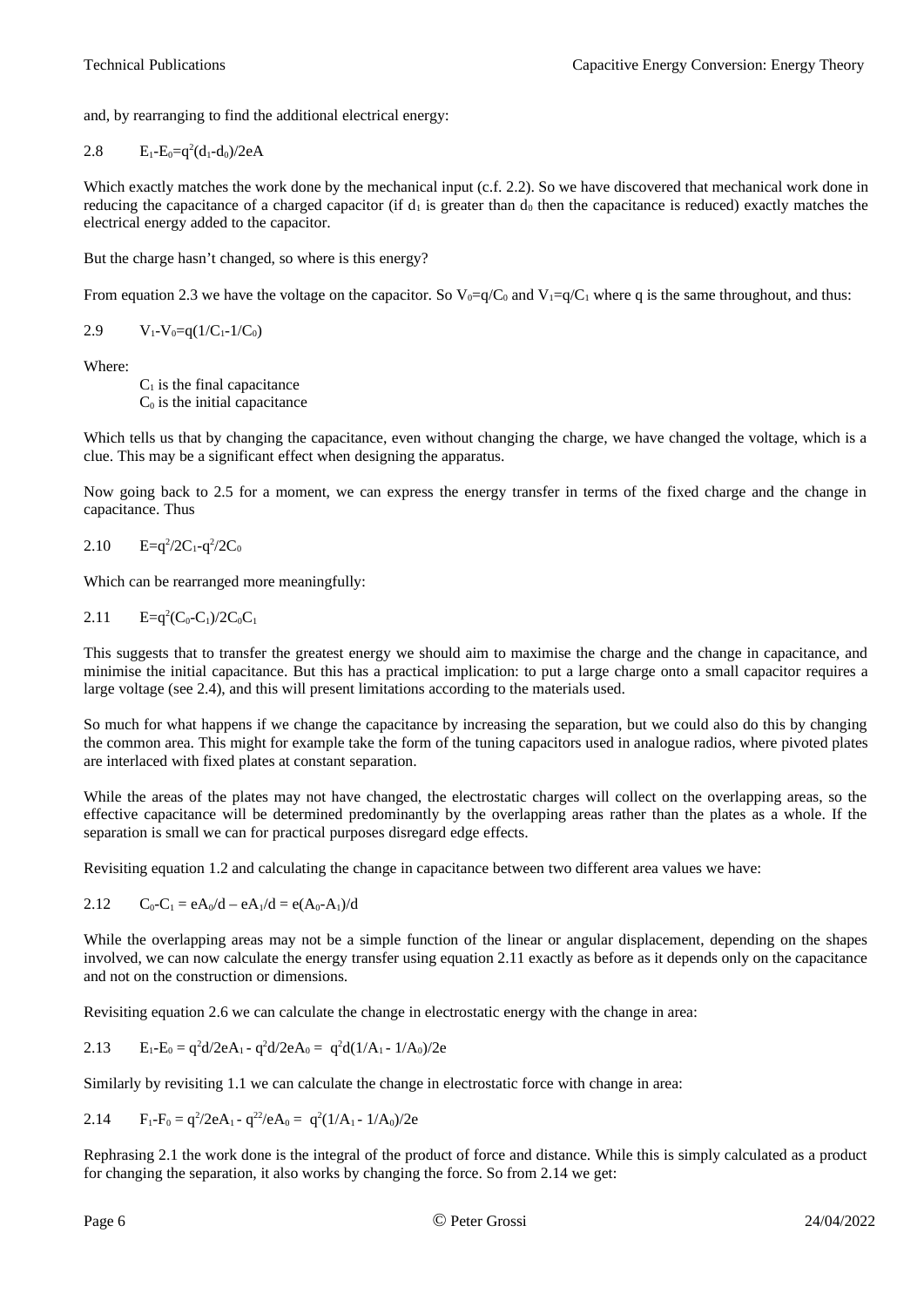#### 2.15  $W = q^2d(1/A_1 - 1/A_0)/2e$

Again we have shown that the work done in mechanically changing the overlapping plate area is exactly the same as the gain in electrostatic energy. The force required to change the overlap of the plates depends on the shape of the plates – displacing a pair of discs will require a very different force profile than displacing rectangles, but it can be worked out from 2.15 and the relationship between the change of area with the displacement.

### <span id="page-6-0"></span>**CHARGE AND DISCHARGE**

When charging and discharging a capacitor the voltage is continually changing. So the instantaneous power transfer is given by:

3.1  $p = iv$ 

Where

p is the power i is the current v is the voltage All at any particular moment in time

But current is the rate of transfer of charge, so using calculus notation we also have:

3.2  $i = \delta \frac{\partial}{\partial t}$ 

But from 2.4, and assuming C is constant:

3.3  $\delta$ q= C $\delta$ v

So:

3.4  $i = C\delta v/\delta t$ 

And from 3.1:

3.5  $p = CV\delta v/\delta t$ 

Which is the rate of transfer of energy, or δe/δt So the total energy E is the integral of δe, which is:

3.6  $CV^2/2$ , or  $QV/2$ 

By using calculus instead of averages we make no assumptions about the rate of charge/discharge, or how it might vary during the process. So the result is independent of how it got there.

The diagram showing Q and V represents an energy diagram. It is the equivalent of the P-V diagram in gas thermodynamics, and the amount of energy transfer is represented by the area inside the inverted triangle. The area of a triangle is half the base times the height, so we find the net transfer of mechanical energy in a single cycle is given by:

3.7 
$$
E_1 - E_0 = Q (V_1 - V_0)/2
$$

But this achieved by receiving a top-up energy for each cycle

$$
3.8 \qquad E_0 = Q V_0/2
$$

And delivering a total electrostatic energy in each cycle

3.9  $E_1 = Q V_1/2$ 

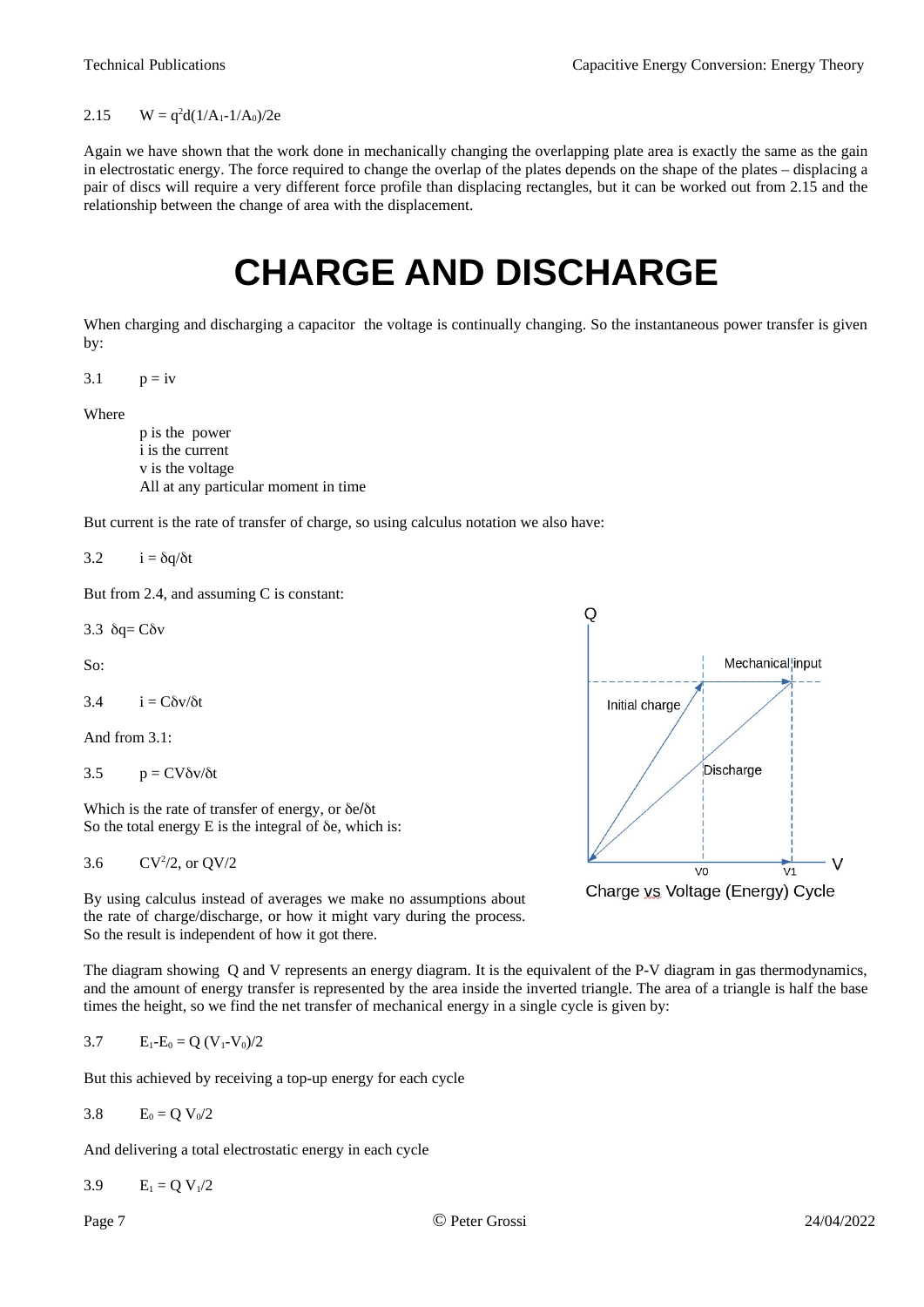## <span id="page-7-0"></span>**AN ALTERNATIVE CYCLE**

When charging and discharging the capacitor there will necessarily be a loss of power, however small, perhaps due to resistive losses especially when discharging at high current. So

if the capacitor is only discharged as far as  $V_0$  instead of completely, some losses can be averted and the cycle time can be shortened.

The effect is shown in the Revised Energy Cycle 1 diagram. The transfer of energy per cycle is given by the arrowed parallelogram. There would need to be a "starter" power source to kick off the first cycle with the initial charge as before but the discharge and recharge will be less, and quicker.

Clearly the area of the parallelogram is less than the original triangle, and this will be reflected in the output energy and the mechanical demand. The discharge slope is determined solely by the capacitance, which remains low for this part of the cycle, until it is terminated at  $V_0$ .

The lower horizontal path shows the effect of increasing the capacitance while keeping the same charge (q). From the geometry the "loss" in energy transfer is given by the area of the small triangle marked "a".

Note that this "loss" is not a loss or waste of energy but a loss of transferred energy, resulting in a reduced mechanical load.

So the energy taken from the mechanical input is the same as before

4.1 
$$
E = Q(V_1 - V_0)/2
$$

But some of that input is returned when the capacitance is increased

4.2 
$$
E = q(V_0 - V_1)/2
$$

But V<sub>-</sub> is found from the division of triangles

4.3 
$$
V = qV_0 Q = V_0^2 V_1
$$

So the net mechanical input is

4.4 
$$
E = Q(V_1 - V_0)/2 - q(V_0 - qV_0/Q)/2
$$

For best efficiency it is expected that  $V_1$  will be several (perhaps many) times  $V_0$ , and Q will be substantially greater than q. So the compromise in loss of transferred energy by discharging only as far as  $V_0$  should be small overall. For clarity 4.4 can be rearranged, and substituting for Q from 2.4:

4.5 
$$
E = V_0^2 C_0 (V_1 / V_0 - (V_0 / V_1) (1 - V_0 / V_1) - 1) / 2
$$

This represents the electrostatic energy harvested for each cycle, and the mechanical input, in terms of the parameters controllable by design, i.e. geometry, battery voltage and trigger voltage. It is assumed that the change in capacitance is sufficient for the voltage to reach  $V_1$ . Equation 2.4 indicates how the voltage changes with capacitance while the charge remains the same, from which the maximum trigger voltage can be determined from the available change in capacitance..

However the design must allow for the charge to be recovered from an electrical source

4.6  $E = qV_0/2$ 



Revised Energy Cycle 1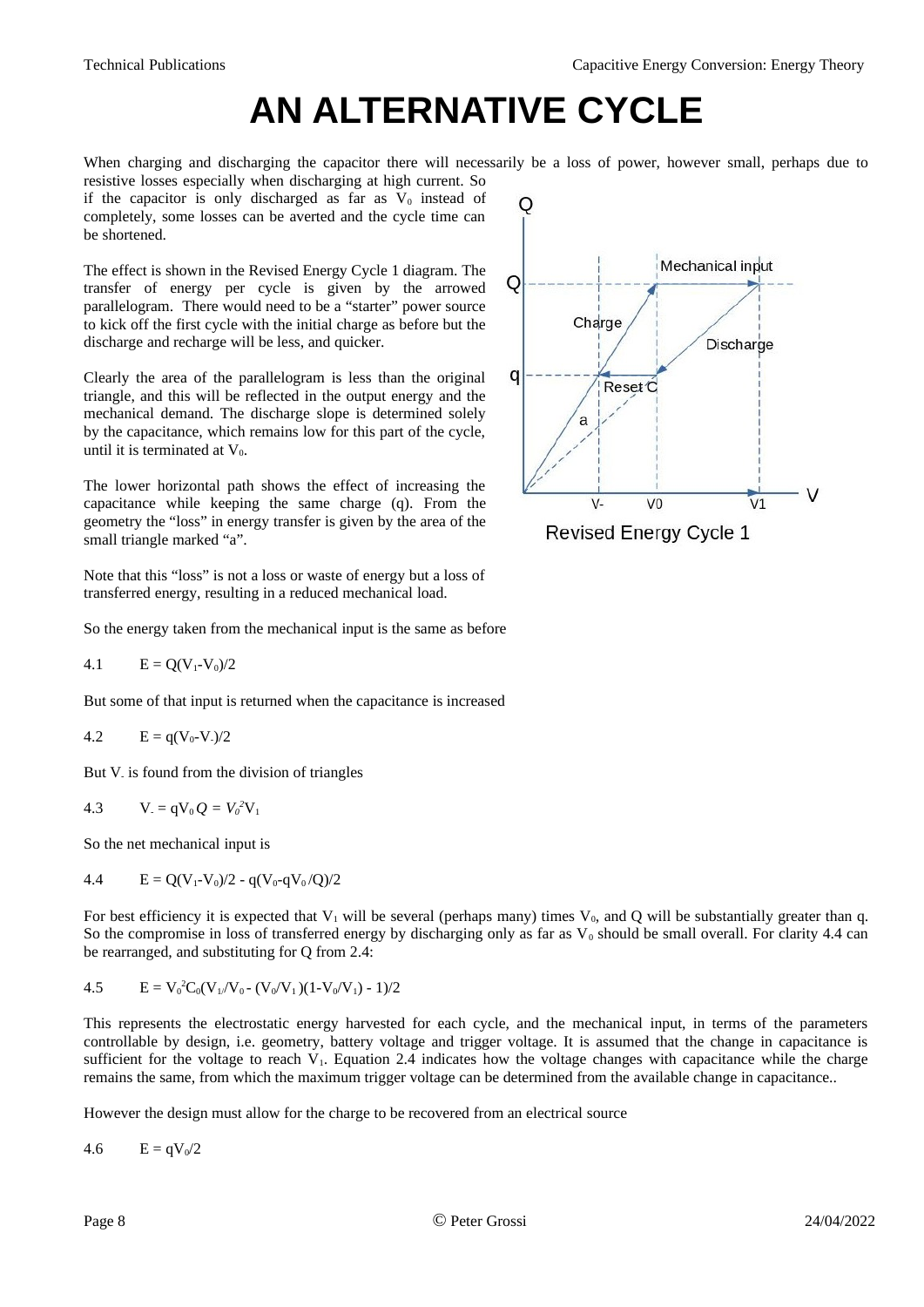This cycle could be implemented by having two threshold sensors on the output to the control unit: one switches the output to a charge accumulator or load when the voltage rises to a pre-determined  $V_1$ , and the other stops it when the voltage drops to  $V_0$ .

### <span id="page-8-1"></span>**ANOTHER ALTERNATIVE CYCLE**

If the minimum voltage is stabilised at  $V_0$ . For example by using a battery and diode, a different energy cycle results, as shown in Revised Energy Cycle 2 diagram. This eliminates the part of the cycle where the capacitance increases at constant charge, and the complications that arise when mechanical energy is returned.

The resulting discharge energy for each cycle, shown as the discharge line top right of the figure is calculated as

5.1  $(QV_1 - qV_0)/2$ 

The top-up energy from the battery for each cycle is shown by the vertical Reset line

5.2  $V_0(O-a)/2$ 

And the net mechanical energy input is

5.3  $Q(V_1-V_0)/2$ 



## <span id="page-8-0"></span>**VOLTAGE AND ENERGY RATES**

When considering the design characteristics of the equipment it is of interest to be aware of the rate of change of energy during the cycle; in particular how it varies with the capacitance. From this the mechanical reaction (e.g. torque in a rotating machine) can be calculated from it's position and speed.

From 2.4 the voltage is determined by the charge and the capacitance.

$$
6.1 \qquad V = q/C
$$

Where

q is the instantaneous charge at any time C is the instantaneous capacitance at any time

Both of these change at various points in the cycle, so the instantaneous rate of change of voltage is calculated by differentiating this. It cannot be assumed in the general case that either the rate of change of capacitance or voltage is linear in time, so it is not appropriate to simply assume a linear relationship between known limits.

Thus, at any moment in the cycle

$$
6.2 \qquad \partial V/\partial t = \partial/\partial t[q/C]
$$

This is where it might get complicated as, depending on the equipment design, the charge and capacitance may change at the same time. However, as a general approximation, we can get some useful estimate by assuming they change predominantly at different times.

So, while the capacitance is decreasing and energy is being drawn from the environment this simplifies to

6.3  $\partial V/\partial t = q.\partial/\partial t[1/C]$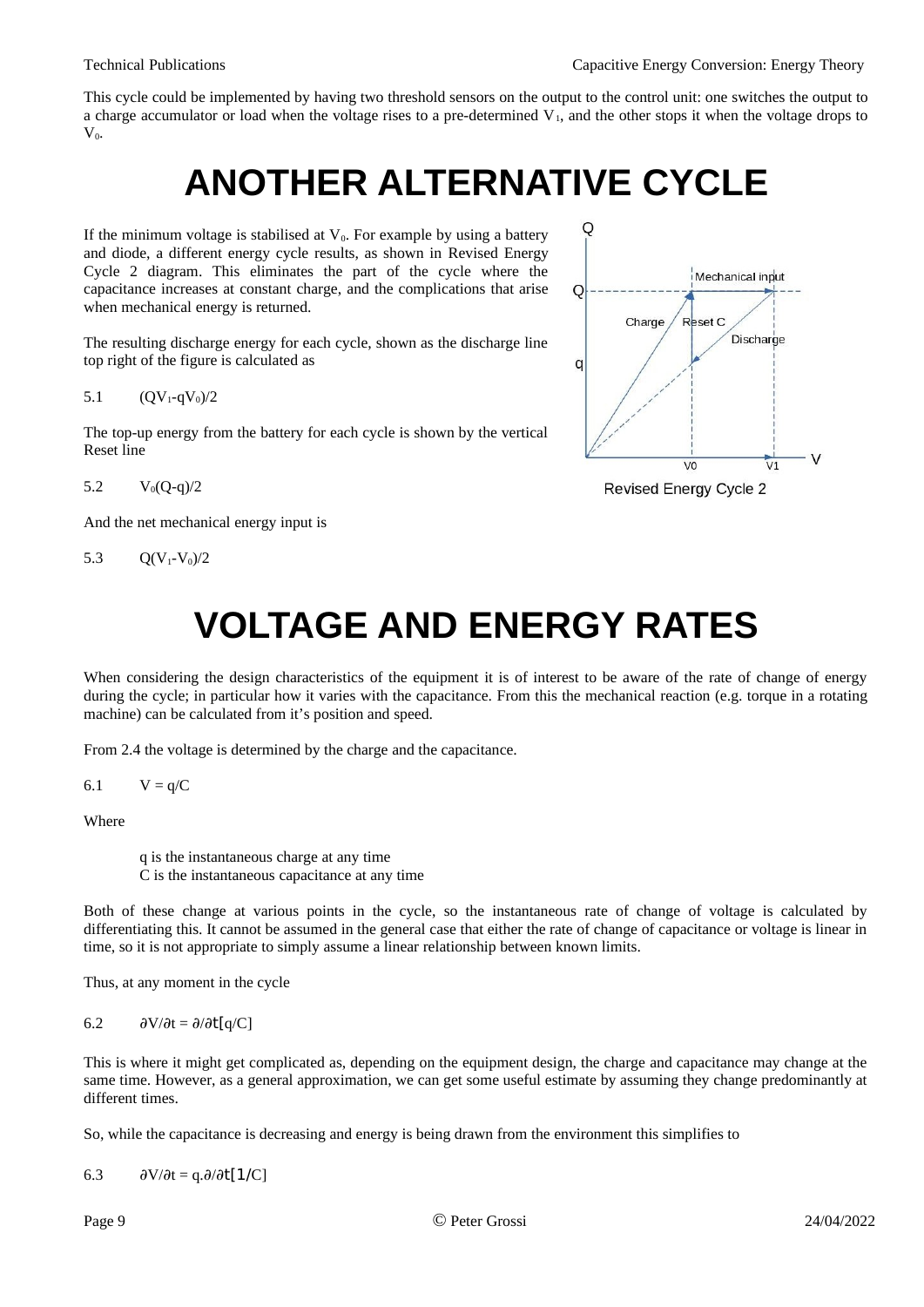It is easier to calculate the rate of change of C from the mechanical design, rather than it's inverse, but we can expand and differentiate to get what we want. So

6.4  $\partial V/\partial t = q.\partial/\partial C[1/C].\partial C/\partial t$ 

Which becomes, using standard differential calculus:

$$
6.5 \qquad \partial V/\partial t = -(q/C^2).\partial C/\partial t
$$

Thus we can calculate the rate of change of voltage if we know the charge and capacitance at that point, and the rate of change of capacitance with time. The negative sign is important as it tells us that a decrease in capacitance is what gives us an increase in voltage.

The rate of change of energy is then calculated from 2.3:

$$
6.6 \qquad E = qV/2
$$

So at any instant the rate of change of energy can be calculated from the known variables.

6.7  $\partial E/\partial t = -(q^2/2C^2).\partial C/\partial t$ 

## <span id="page-9-0"></span>**TORQUE**

In the particular case of a rotating machine, the corresponding torque can be calculated.

7.1  $T = rxF$ 

#### Where

T is the torque in metre-Newtons

r is the radius at which force is applied to the circumference, in metres

x is the cross-product operator

F is the circumferential force in Newtons

But work or energy, according to Newton, is force times distance, so

 $7.2$   $E = Fd$ 

Where

F is the force d is the distance moved

So, as the distance moved in a circle is the product of radius and angular change, and if the force does not change:

7.3  $E = Fr\Theta$ 

#### Where

E is the energy or work F is the force in Newtons Θ is the change in angle in radians t is the elapsed time

But, since the force might change with the angle, differential calculus can be used to find the instantaneous change in energy at any time, so substituting:

7.4 ∂E/∂t = Fr∂Θ/∂t